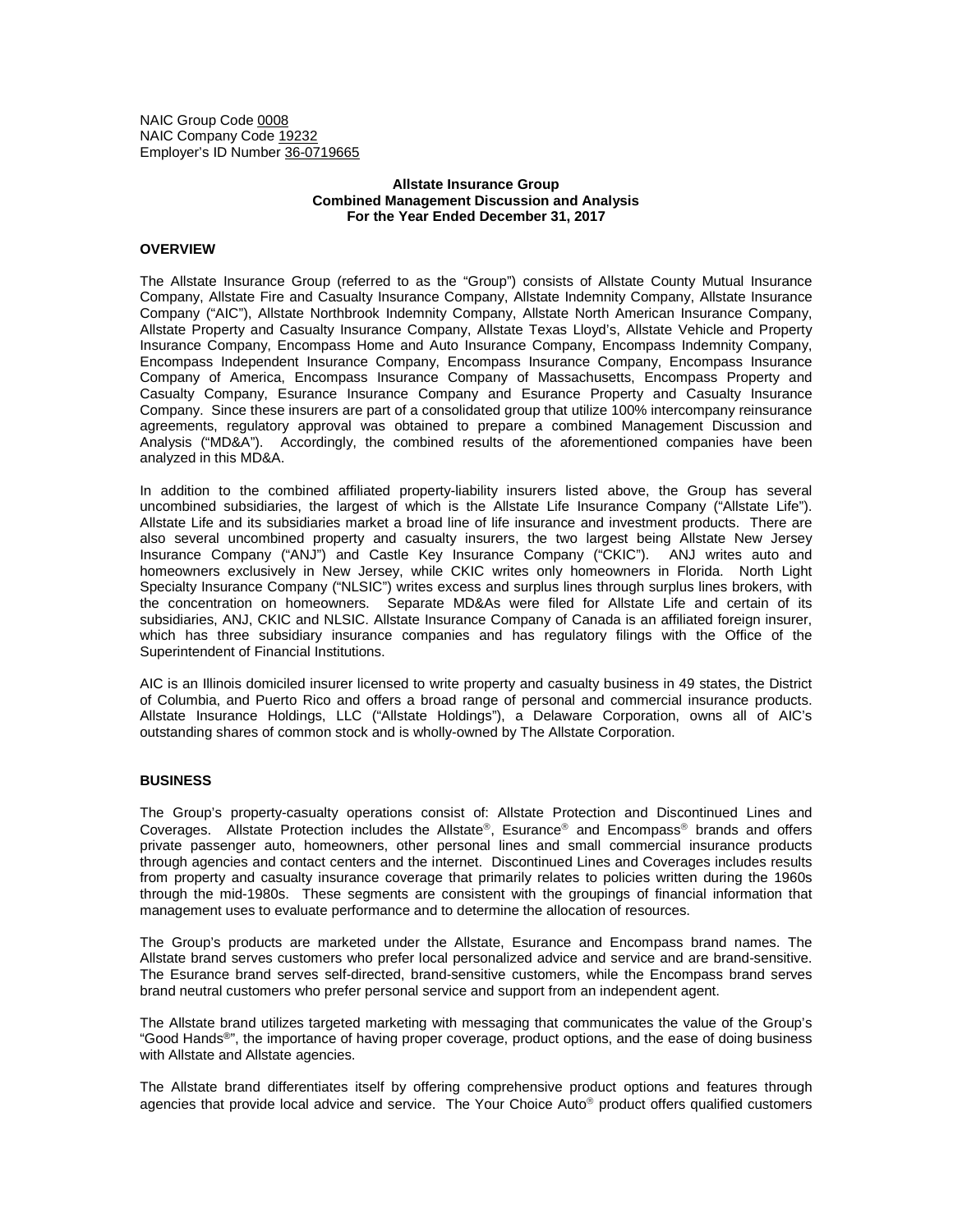choice from a variety of options such as Accident Forgiveness, Deductible Rewards®, Safe Driving Bonus® and New Car Replacement. The Allstate House and Home® product featured options include Claim RateGuard<sup>®</sup>, Claim-Free Bonus, flexibility in options and coverages, including graduated roof coverage and pricing based on roof type and age for damage related to wind and hail events. In addition, the Group offers a Claim Satisfaction Guarantee® that promises a return of premium to standard auto insurance customers dissatisfied with their claims experience. The Drivewise® program is a telematics-based insurance program, available in 49 states and the District of Columbia as of December 31, 2017, that uses a mobile application or an in-car device to capture driving behaviors and encourage safe driving. The Drivewise program provides customers with information and tools, incentives and driving challenges to achieve desired safety on the road. For example, Allstate Rewards® provides reward points for safe driving. Milewise<sup>SM</sup>, Allstate's usage based insurance product, launched in 2016 currently available as a limited market test. Milewise gives customers flexibility to customize their insurance and pay based on the number of miles they drive.

When an Allstate product is not available, the Group may offer non-proprietary products to consumers through arrangements made with other companies, agencies, and brokers.

Other personal lines sold under the Allstate brand include renters, condominium, landlord, boat, umbrella and manufactured home insurance policies.

The Group's strategy for the Esurance brand is to drive higher growth across all lines of business, improve our competitive position, maintain focus on expense management, and increase retention through investments in processes and operations to improve the customer experience. To best serve our selfdirected customers we offer a seamless online and mobile experience, provide hassle-free purchases and claims processing using regionalized call centers and intuitive tools, offer a broad suite of protection products and solutions to our customers and offer innovative product options and features.

The Group's strategy for the Encompass brand is to expand the agent footprint, geographic diversification, enhance pricing and underwriting sophistication and operational excellence in underwriting and claims processes. Over the past several years, Encompass has been executing on a profit improvement plan emphasizing pricing, governance and operational improvements at both the state and countrywide level. These actions have improved underlying profitability but led to a reduction of policies in force, new issued applications, and the renewal ratio compared to prior years for both auto and homeowners. While profit improvement actions continue in many markets, targeted growth plans are in place for states with sustainable profitability trends and long-term growth potential. We are also focused on growing our independent agency distribution partners who understand the value of our products.

The Group's pricing and underwriting strategies and decisions are designed to generate sustainable profitable growth. The Group's proprietary database of underwriting and pricing experience enables sophisticated pricing algorithms and methodologies to more accurately price risks while also seeking to attract and retain customers in multiple risk segments. A combination of underwriting information, pricing and discounts are also used to achieve a more competitive position and growth. The Group's pricing strategy involves local marketplace pricing and underwriting decisions that are based on these risk evaluation factors and an evaluation of competitors to the extent permissible by applicable law.

Pricing of property products is intended to establish risk adjusted returns that are acceptable over a longterm period. The Group pursues rate increases to keep pace with loss trends, including losses from catastrophic events and those that are weather-related (such as wind, hail, lightning and freeze not meeting the criteria to be declared a catastrophe) The Group also takes into consideration potential customer disruption, the impact on its ability to market auto and homeowners lines, regulatory limitations, competitive position and profitability. Therefore, in any reporting period, loss experience from catastrophic events and weather-related losses may contribute to negative or positive underwriting performance relative to the expectations we incorporated into product pricing.

### **CATASTROPHE MANAGEMENT**

Catastrophe losses are an inherent risk of the property and casualty insurance industry that have contributed, and will continue to contribute, to potentially material year-to-year fluctuations in the Group's results of operations and financial position. The Group defines a "catastrophe" as an event that produces pre-tax losses before reinsurance in excess of \$1 million and involves multiple first party policyholders, or a winter weather event that produces a number of claims in excess of a preset, per-event threshold of average claims in a specific area, occurring within a certain amount of time following the event. Catastrophes are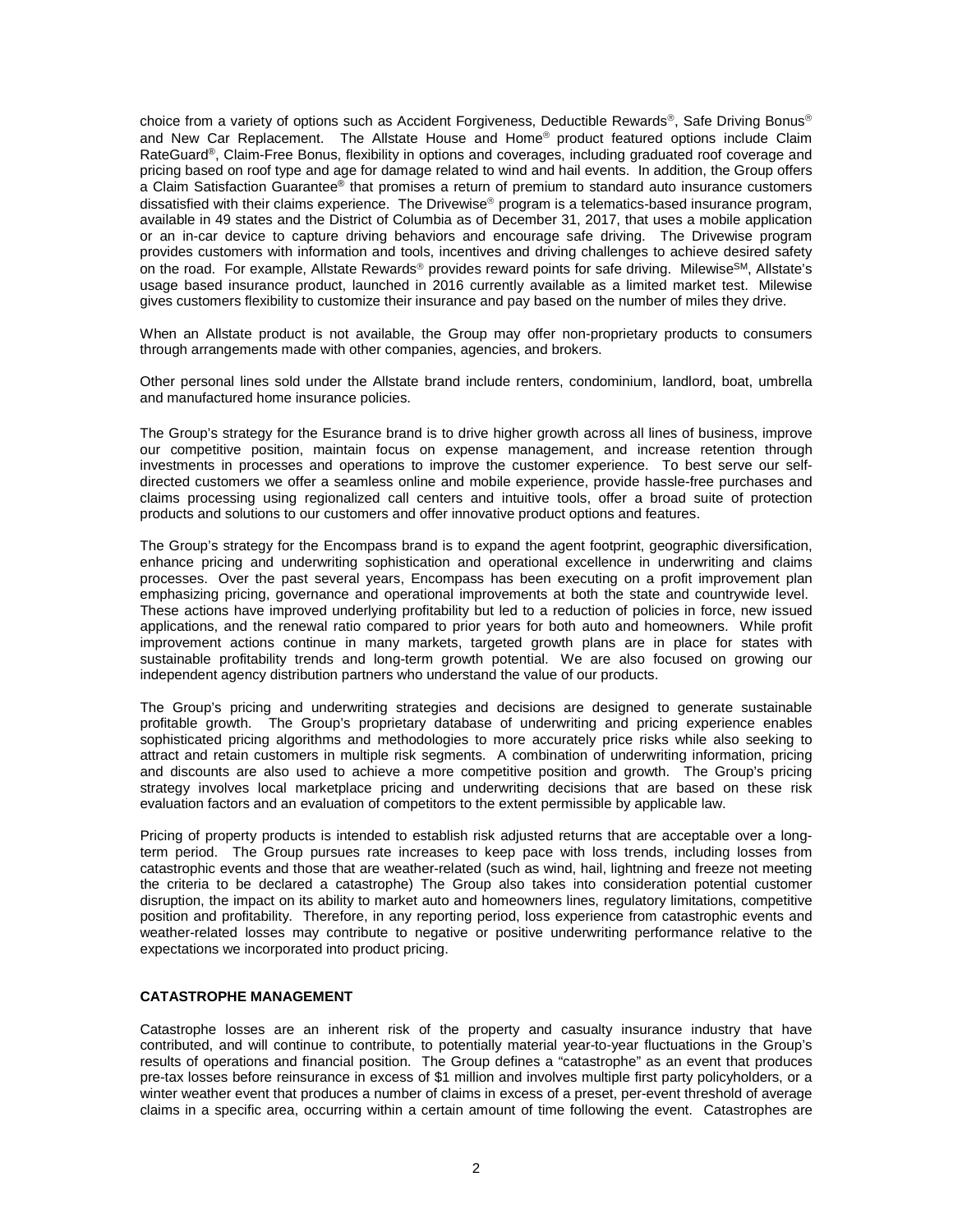caused by various natural events including high winds, winter storms and freezes, tornadoes, hailstorms, wildfires, tropical storms, hurricanes, earthquakes and volcanoes. The Group is also exposed to man-made catastrophic events, such as certain types of terrorism or industrial accidents. The nature and level of catastrophes in any period cannot be reliably predicted.

The Group considers the greatest areas of potential catastrophe losses due to hurricanes generally to be major metropolitan centers in counties along the eastern and gulf coasts of the United States. Usually, the average premium on a property policy near these coasts is greater than in other areas. However, average premiums are often not considered commensurate with the inherent risk of loss. In addition, in various states the Group is subject to assessments from assigned risk plans, reinsurance facilities and joint underwriting associations providing insurance for wind related property losses.

Over time the Group has limited its aggregate insurance exposure to catastrophe losses in certain regions of the country that are subject to high levels of natural catastrophes, limited by our participation in various state facilities. However, the impact of these actions may be diminished by the growth in insured values, and the effect of state insurance laws and regulations. In addition, in various states the Group is required to participate in assigned risk plans, reinsurance facilities and joint underwriting associations that provide insurance coverage to individuals or entities that otherwise are unable to purchase such coverage from private insurers. Because of the Group's participation in these and other state facilities such as wind pools, it may be exposed to losses that surpass the capitalization of these facilities and to assessments from these facilities.

Property catastrophe exposure management includes purchasing reinsurance to provide coverage for known exposure to hurricanes, earthquakes, wildfires, fires following earthquakes and other catastrophes. The Group is also working to promote measures to prevent and mitigate losses and make homes and communities more resilient, including enactment of stronger building codes and effective enforcement of those codes, adoption of sensible land use policies, and development of effective and affordable methods of improving the resilience of existing structures.

The Group continues to take actions to maintain an appropriate level of exposure to catastrophic events while continuing to meet the needs of the Group's customer's, including the following:

- Continuing to limit or not offer new homeowners, manufactured home and landlord package policy business in certain coastal geographies.
- Increased capacity in the brokerage platform for customers not offered an Allstate policy.
- In 2016, we began to write a limited number of homeowners policies in select areas of California. The Group will continue to renew current policyholders and allow replacement policies for existing customers who buy a new home, or change their residence to rental property.
- In certain states, the Group has been ceding wind exposure related to insured property located in wind pool eligible areas.
- Tropical cyclone deductibles are generally higher than all peril deductibles and are in place for a large portion of coastal insured properties.
- The Group has additional catastrophe exposure, beyond the property lines, for auto customers who have purchased physical damage coverage. Auto physical damage coverage generally includes coverage for flood-related loss. The Group manages this additional exposure through inclusion of auto losses in our nationwide reinsurance program, including Florida personal lines automobile business, as of June 1, 2016. New Jersey is excluded from the nationwide reinsurance program as auto losses are included in our New Jersey reinsurance program.
- Designed a homeowners new business offering available in 41 states, Allstate House and Home®, that provides options of coverage for roof damage including graduated coverage and pricing based on roof type and age. .

The Group continues to seek appropriate returns for its risks. This may require further actions, similar to those already taken, in geographies where the Group is not getting appropriate returns. However, the Group may maintain or opportunistically increase its presence in areas where it achieves adequate returns and do not materially increase its hurricane risk.

# **DODD-FRANK: COVERED AGREEMENT**

The Secretary of the Treasury (operating through FIO) and the Office of the U.S. Trade Representative ("USTR") are jointly authorized, pursuant to the Dodd-Frank, to negotiate Covered Agreements. A Covered Agreement is a bilateral or multilateral agreement that "relates to the recognition of prudential measures with respect to the business of insurance or reinsurance that achieves a level of protection for insurance or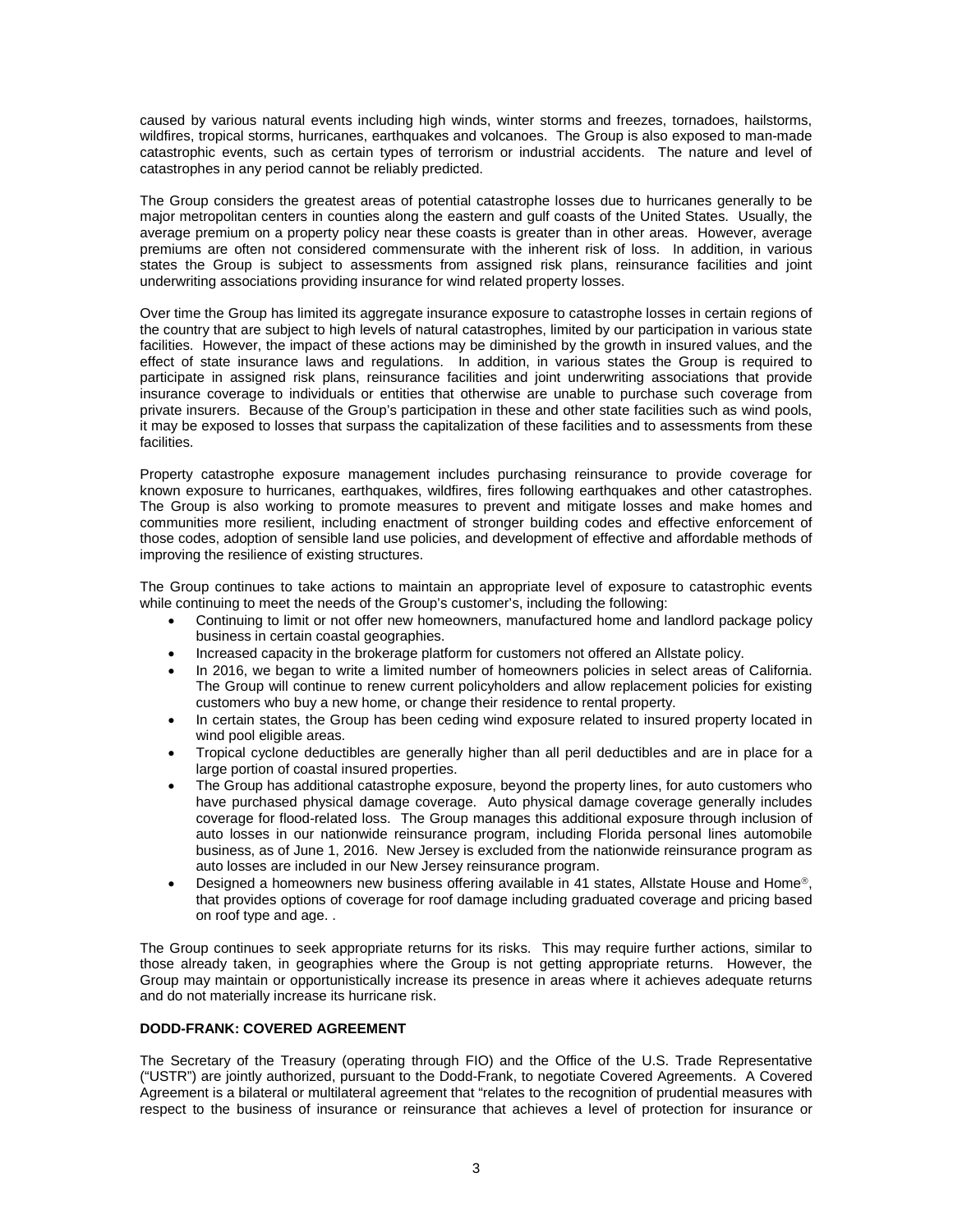reinsurance consumers that is substantially equivalent to the level of protection achieved under State insurance or reinsurance regulation."

On September 22, 2017, the U.S. and European Union ("EU") signed a Covered Agreement. In addition to signing the Covered Agreement, Treasury and the USTR jointly issued a policy statement clarifying how the U.S. views implementation of certain provisions of the Covered Agreement. The policy statement affirms the U.S. system of insurance regulation, including the role of state insurance regulators as the primary supervisors of the business of insurance and addresses several other key provisions of the Covered Agreement for which constituents sought clarity, including prospective application to reinsurance agreements and an affirmation that the Covered Agreement does not require development of a group capital standard or group capital requirement in the U.S.

The U.S. has five years from the date of signing to remove collateral requirements from reinsurance laws and regulations for EU reinsurers that meet certain standards, or face federal preemption determinations by FIO. We expect states to initiate changes to reinsurance laws and regulations consistent with clarifications provided in the policy statement issued by Treasury and the USTR. Additionally, the NAIC may pursue development of a Model Law to provide a uniform basis from which all states implement changes to their reinsurance laws and regulations to conform with the terms of the Covered Agreement and the interpretive guidance of the policy statement issued by Treasury and the USTR.

# **DIVISION STATUTE**

On May 3, 2017, the Connecticut state Senate passed legislation authorizing a statute that makes available a process by which a domestic insurance company may divide into two or more domestic insurance companies. The statute could be used to isolate an existing block of life, health or property-casualty business for sale to a third party in a transaction that without the statute could only be accomplished through reinsurance. The statute could also be used to divide continuing blocks of insurance business from insurance business that is no longer marketed, or otherwise has been discontinued, into separate companies with separate capital. Before a plan of division can be effected, it must be approved according to the organizational documents of the dividing insurer and submitted for approval by the Connecticut Insurance Department.

# **FINANCIAL POSITION**

# **Cash and invested assets**

The Group's investment strategy emphasizes protection of principal and consistent income generation, within a total return framework. This approach has produced competitive returns over the long term and is designed to ensure financial strength and stability for paying claims, while maximizing economic value and surplus growth. Products with lower liquidity needs, such as auto insurance, and capital create capacity to invest in less liquid higher yielding bond securities, performance-based investments such as limited partnerships, and equity securities. Products with higher liquidity needs, such as homeowners insurance, are invested in high quality liquid bond securities.

The Group identifies a strategic asset allocation which considers the nature of the liabilities and the risk and return characteristics of the various asset classes in which it invests. This allocation is informed by our longterm and market expectations, as well as other considerations such as risk appetite, portfolio diversification, duration, desired liquidity and capital. Within appropriate ranges relative to strategic allocations, tactical allocations are made in consideration of prevailing and potential future market conditions. We manage risks that involve uncertainty related to interest rates, credit spreads, equity returns and currency exchange rates.

The Group utilizes two primary strategies to manage risks and returns and to position the portfolio to take advantage of market opportunities while attempting to mitigate adverse effects. As strategies and market conditions evolve, the asset allocation may change or assets may move between strategies.

*Market-based* strategies include investments primarily in public bonds and common stocks. Private fixed income assets, such as commercial mortgages, bank loans and privately placed debt that provide liquidity premiums are also included in this category. *Market-based core* seeks to deliver predictable earnings aligned to business needs and returns consistent with the markets in which the Company invests. As of December 31, 2017, 72% of the portfolio follows this strategy with 70% in bonds and commercial mortgage loans and 26% in common stocks.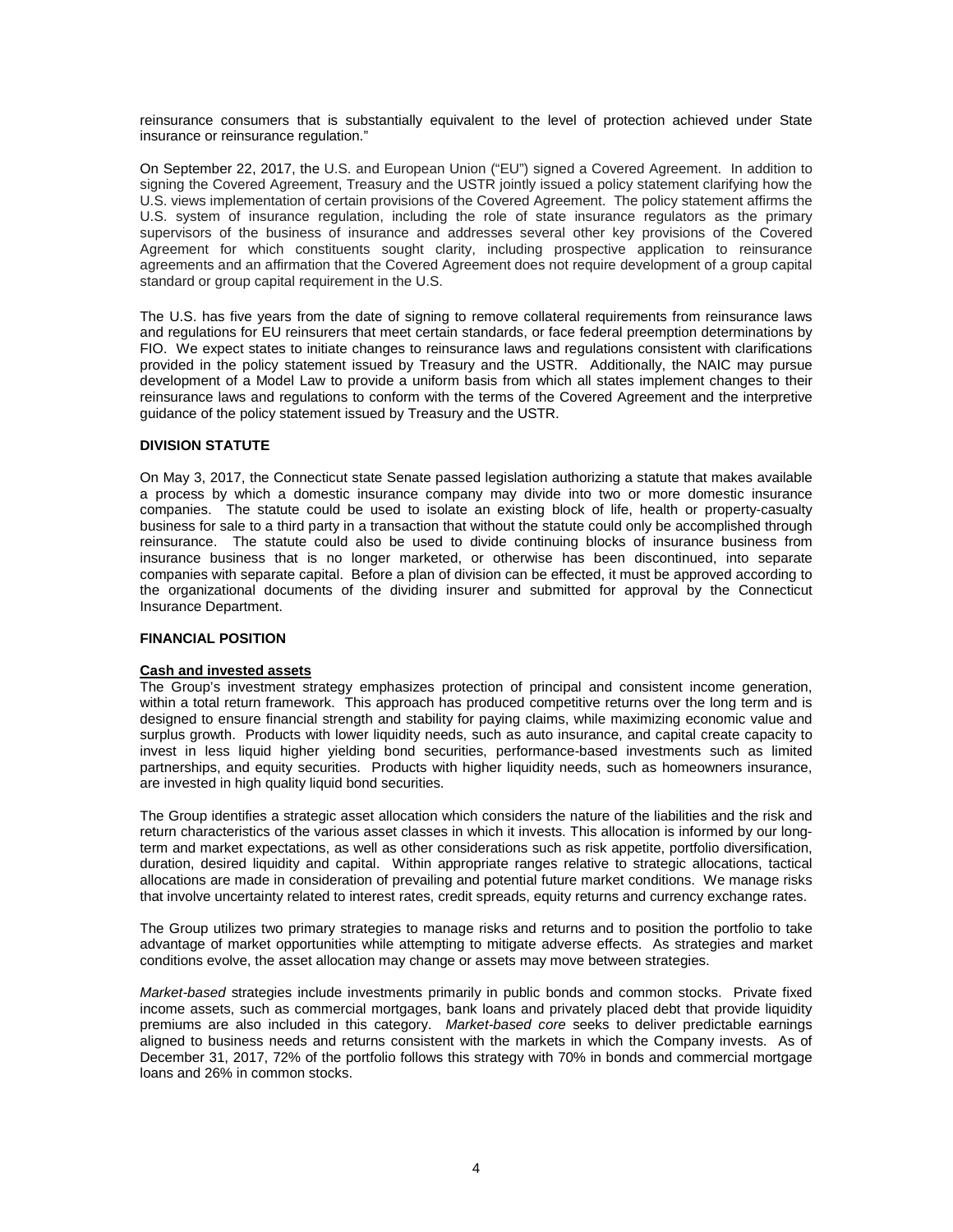*Market-based active* strategy seeks to outperform within the public markets through tactical positioning and by taking advantage of short-term opportunities. This category may generate results that meaningfully deviate from those achieved by market indices, both favorably and unfavorably. As of December 31, 2017, 19% of the portfolio follows this strategy with 88% in bonds and 11% in common stock.

*Performance-based* strategy seeks to deliver attractive risk-adjusted returns and supplement market risk with idiosyncratic risk. Returns are impacted by a variety of factors including general macroeconomic and public market conditions as public benchmarks are often used in the valuation of underlying investments. The portfolio, which primarily includes private equity and real estate with a majority being limited partnerships, is diversified across a number of characteristics, including managers or partners, vintage years, strategies, geographies (including international) and industry sectors or property types. These investments are generally illiquid in nature, often require specialized expertise, typically involve a third party manager, and often enhance returns and income through transformation at the company or property level. A portion of these investments seek returns in markets or asset classes that are dislocated or special situations, primarily in private markets. As of December 31, 2017, 9% of the portfolio follows this strategy with 86% in other invested assets primarily invested in limited partnerships.

#### **Portfolio composition by investment strategy**

The Group continues to increase performance-based investments in the portfolio consistent with the ongoing strategy to have a greater proportion of return derived from idiosyncratic assets or operating performance. Income related to performance-based investments tends to increase the variability of earnings.

The Group has a comprehensive portfolio monitoring process to identify and evaluate each security whose carrying value may be other-than-temporarily impaired. The Group's portfolio monitoring process includes a quarterly review of all securities to identify instances where the fair value of a security compared to amortized cost (for bonds) or cost (for stocks) is below established thresholds. The process also includes the monitoring of other impairment indicators such as ratings, ratings downgrades and payment defaults.

The following table presents the investment portfolio by strategy as of December 31:

|                               |    |                                 |    |                            | 2017                         |        | 2016         |
|-------------------------------|----|---------------------------------|----|----------------------------|------------------------------|--------|--------------|
| (\$ in millions)              |    | <b>Market-</b><br>based<br>core |    | Market-<br>based<br>active | <b>Performance-</b><br>based | Total  | <b>Total</b> |
| <b>Bonds</b>                  | S. | 21,387                          | \$ | 7.164                      | \$<br>94 \$                  | 28.645 | \$<br>26,285 |
| Preferred stocks              |    | 68                              |    | 25                         | 12                           | 105    | 64           |
| Common stocks                 |    | 8,163                           |    | 863                        | 68                           | 9.094  | 8,190        |
| Mortgage loans on real estate |    | 394                             |    |                            |                              | 394    | 280          |
| Real estate                   |    |                                 |    |                            | 334                          | 334    | 346          |
| Cash and cash equivalents     |    | (319)                           |    |                            |                              | (319)  | (466)        |
| Short-term investments        |    | 328                             |    | 76                         | 2                            | 406    | 1,625        |
| Other invested assets         |    | 1,149                           |    |                            | 3,239                        | 4,388  | 3,650        |
| Total                         |    | 31,170                          | S  | 8,128                      | \$<br>$3,749$ \$             | 43,047 | \$<br>39,974 |
| % of total                    |    | 72%                             |    | 19%                        | 9%                           |        |              |

Total invested assets increased \$3.07 billion, or 8%, compared to prior year. Explanations for the more significant items follow.

# **Bonds**

The Group's bond portfolio consists of publicly traded and privately placed corporate obligations, municipal bonds, U.S. government bonds, asset-backed securities ("ABS"), mortgage-backed securities ("MBS") and foreign government bonds.

As of December 31, 2017, 82.4% of the consolidated bond portfolio was rated investment grade quality, which is defined as having a National Association of Insurance Commissioners ("NAIC") Securities Valuation Office designation of 1 or 2, a Moody's rating of Aaa, Aa, A or Baa, a rating of AAA, AA, A or BBB from S&P Global Ratings ("S&P") a comparable rating from another nationally recognized rating agency, or a comparable internal rating if an externally provided rating is not available. There was no significant change in the bond portfolio quality distribution from the prior year.

Bonds with an NAIC designation 1 or 2, including loan-backed and structured securities and excluding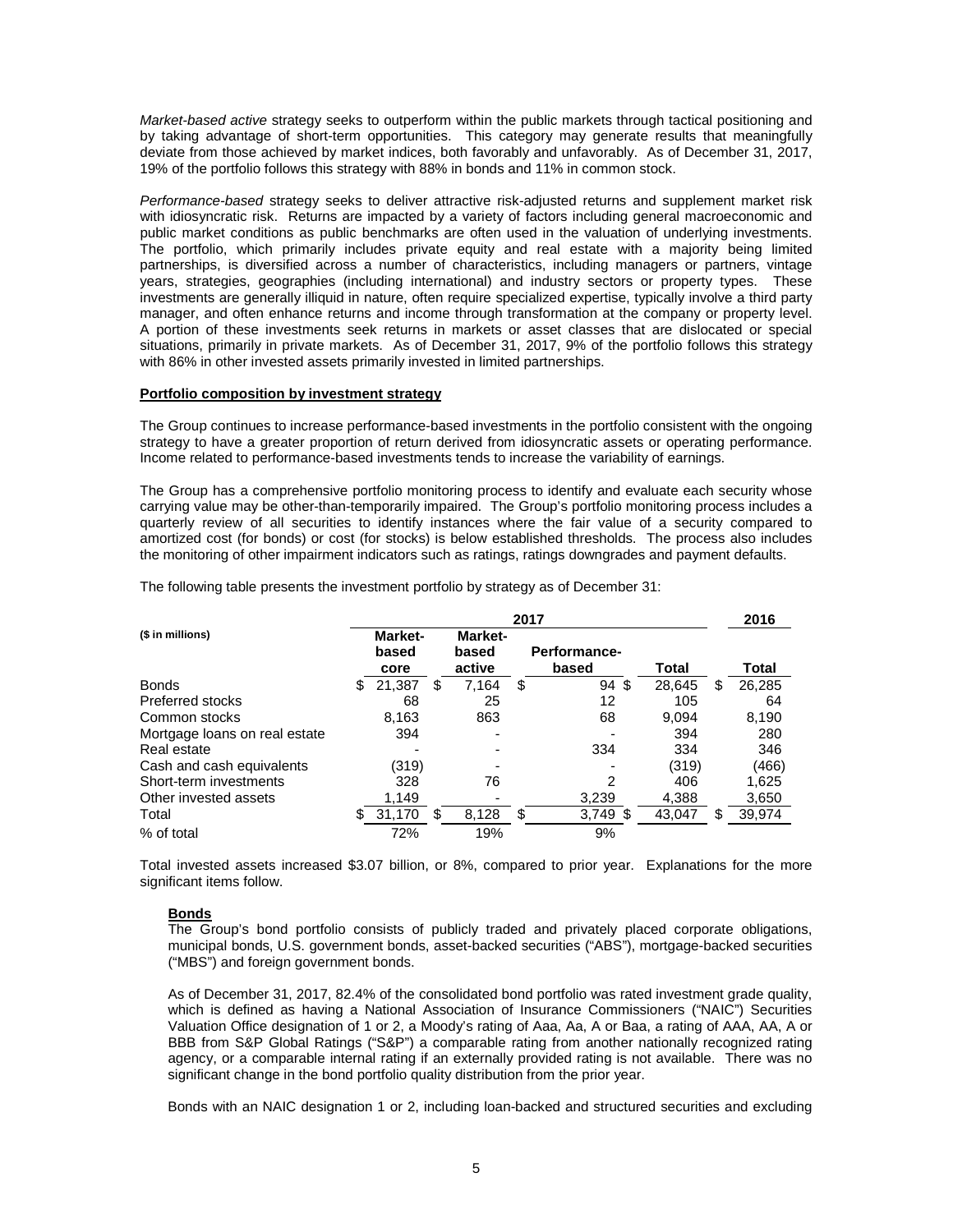Securities Valuation Office-identified investments are reported at amortized cost using the effective yield method. Bonds with an NAIC designation of 3 through 6 are reported at the lower of amortized cost or fair value, with the difference reflected in unassigned surplus as unrealized capital loss.

Publicly traded corporate bonds totaled \$14.53 billion as of December 31, 2017 compared to \$13.42 billion as of December 31, 2016. As of December 31, 2017, the portfolio also contained \$6.19 billion of privately placed corporate obligations, compared with \$6.05 billion as of December 31, 2016. Privately placed securities primarily consist of corporate issued senior debt securities that are directly negotiated with the borrower or are in unregistered form. Privately placed corporate obligations may contain structural security features such as financial covenants and call protections that provide investors greater protection against credit deterioration, reinvestment risk or fluctuations in interest rates than those typically found in publicly registered debt securities. As of December 31, 2017, 56% of the privately placed securities were rated investment grade.

Municipal bonds totaled \$4.83 billion as of December 31, 2017 compared to \$3.91 billion as of December 31, 2016. The municipal bond portfolio as of December 31, 2017 consisted of 2,530 issues and is made up of 753 issuers. The largest exposure to a single issuer was 2% of the municipal bond portfolio. Corporate entities were the ultimate obligors of less than 1% of the municipal bond portfolio.

U.S. government bonds totaled \$1.78 billion as of December 31, 2017 compared to \$1.29 billion as of December 31, 2016.

ABS totaled \$1.04 billion as of December 31, 2017 compared to \$1.26 billion as of December 31, 2016. Credit risk is managed by monitoring the performance of the underlying collateral. Many of the securities in the ABS portfolio have credit enhancement with features such as overcollateralization, subordinated structures, reserve funds, guarantees and/or insurance.

MBS totaled \$262 million as of December 31, 2017 compared to \$322 million as of December 31, 2016. The MBS portfolio is subject to interest rate risk, but unlike other fixed income securities, is additionally subject to prepayment risk from the underlying mortgages.

Foreign government bonds totaled \$4 million as of December 31, 2017 compared to \$34 million as of December 31, 2016.

The fair value of all bonds was \$28.84 billion and \$26.45 billion as of December 31, 2017 and 2016, respectively. As of December 31, 2017, unrealized net capital gains on the bond portfolio, which are calculated as the difference between statement value and fair value, were \$199 million compared to \$170 million as of December 31, 2016.

#### **Equity securities**

Equity securities include \$9.09 billion of common and \$105 million of non-redeemable preferred stocks, and investments in affiliates as of December 31, 2017 compared to \$8.19 billion of common and \$64 million of non-redeemable preferred stocks, and investments in affiliates as of December 31, 2016. The net increase was due to increased investments in equity markets and increased investments in subsidiaries driven by the increases in ALIC (\$362 million), AIC of Canada (\$62 million) and ANJ (\$24 million).

#### **Short-term investments**

The \$1.22 billion decrease in short-term investments was due primarily to the current year tax payments of \$955 million and the reallocation to longer term investments.

#### **Other invested assets**

The \$738 million increase in other invested assets was driven by the funding of new investments primarily limited partnerships. Limited partnership interests include interests in private equity funds, real estate funds and other funds.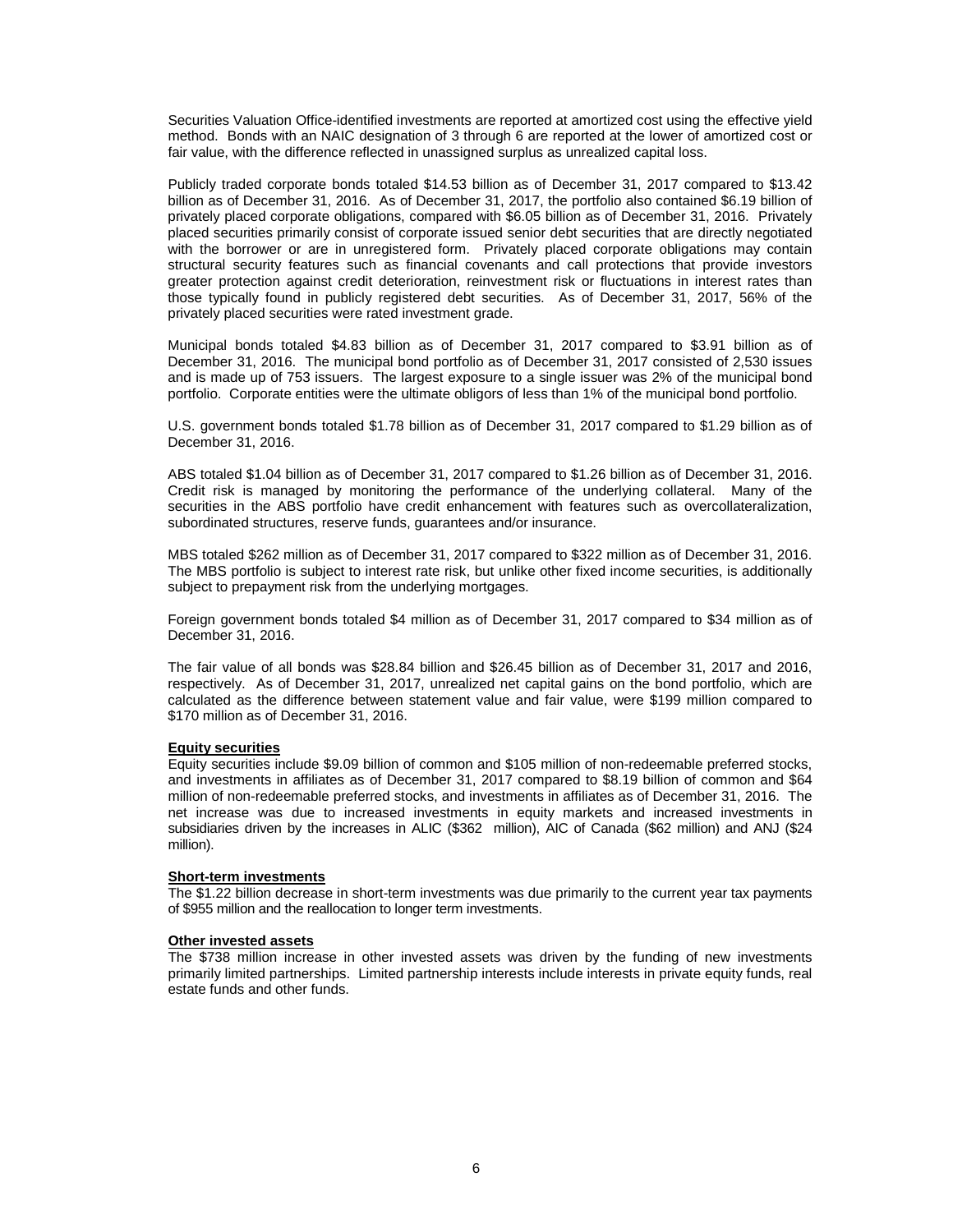#### **Off-balance sheet financial instruments**

The contractual amounts of off-balance-sheet financial instruments as of December 31 were as follows:

| (in millions)                                | 2017              |     | 2016 |
|----------------------------------------------|-------------------|-----|------|
| Commitments to invest in limited partnership | $$1.776$ $$1.579$ |     |      |
| interests                                    |                   |     |      |
| Private placement commitments                | 59 \$             |     | 56   |
| Other loan commitments                       | 10.               | . Պ | 3    |

Commitments to invest in limited partnership interests represent agreements to acquire new or additional participation in certain limited partnership investments. The Company enters into these agreements in the normal course of business.

Private placement commitments represent commitments to purchase private placement debt and private equity securities at a future date. The Company enters into these agreements in the normal course of business.

Other loan commitments are agreements to lend to a borrower provided there is no violation of any condition established in the contract. The Company enters into these agreements to commit to future loan fundings at predetermined interest rates. Commitments have either fixed or varying expiration dates or other termination clauses.

The contractual amounts represent the amount at risk if the contract was fully drawn upon, the counterparty defaults and the value of any underlying security becomes worthless.

The Company does not require collateral or other security to support off-balance-sheet financial instruments with credit risk.

#### **Non-Investment Grade Investments**

The Company's investment policy allows it to purchase and hold below investment grade securities. The Company believes with quality research and underwriting, these securities compliment its broader investment strategy and provide the appropriate level of return for the increased risk.

#### **Reserves for losses and loss adjustment expenses**

Incurred losses and loss adjustment expenses represent the sum of paid losses and reserve changes in the calendar year. This expense included net losses from catastrophes of \$3.16 billion and \$2.50 billion in 2017 and 2016, respectively. Activity in the reserve for losses and loss adjustment expenses is summarized as follows:

| (in millions)             | 2017         |   | 2016   |
|---------------------------|--------------|---|--------|
| Balance at January 1      | 16,426<br>S  | S | 15,505 |
| Incurred related to       |              |   |        |
| Current year              | 20,488       |   | 20,340 |
| Prior years               | (343)        |   | 51     |
| <b>Total incurred</b>     | 20,145       |   | 20,391 |
| Paid related to:          |              |   |        |
| Current year              | 13,172       |   | 13,214 |
| Prior years               | 6,297        |   | 6,256  |
| Total paid                | 19,469       |   | 19,470 |
| Balance as of December 31 | 17.102<br>\$ |   | 16.426 |

Incurred losses and loss adjustment expenses attributable to insured events of prior years were \$(343) million and \$51 million as a result of the reestimation of unpaid losses and loss adjustment expenses for the years ended December 31, 2017 and 2016, respectively. These changes were generally the result of ongoing analyses of recent loss development trends. Initial estimates were revised as additional information regarding claims became known.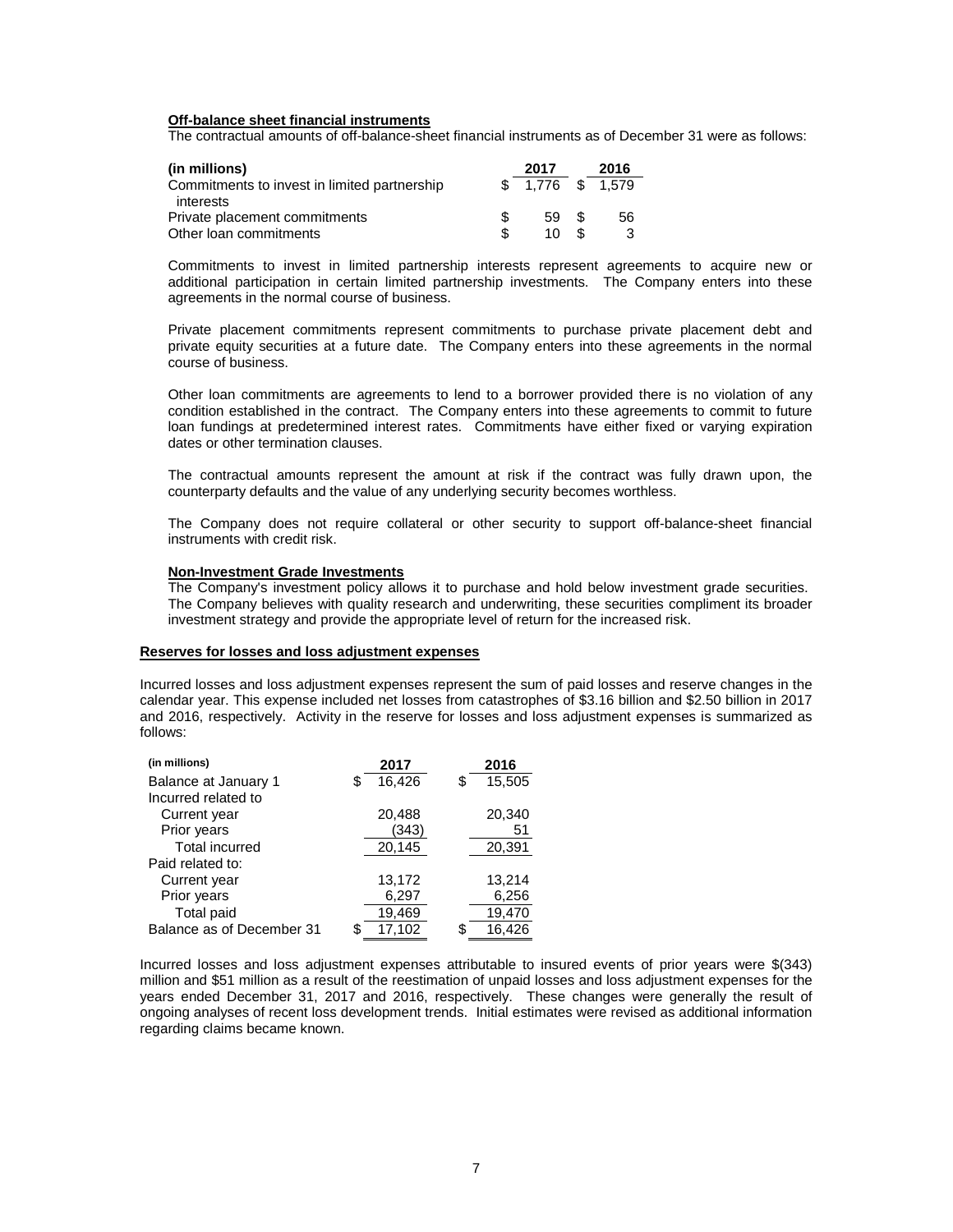# **Unsecured reinsurance recoverables**

The Group has unsecured reinsurance recoverables that exceeded 3% of policyholder surplus as of December 31 as follows:

| (\$ in millions)                                 | <b>NAIC</b><br>Group |               |      |       |      |       |
|--------------------------------------------------|----------------------|---------------|------|-------|------|-------|
| <b>Reinsurer</b>                                 | Code                 | <b>FEIN</b>   |      | 2017  |      | 2016  |
| Michigan Catastrophic Claim Association ("MCCA") | 0000                 | AA-9991159    | - \$ | 5.261 |      | 4.791 |
| New Jersey Unsatisfied Claim and Judgment Fund   |                      |               |      |       |      |       |
| ("UCJF")                                         | 0000                 | AA-9991160 \$ |      |       | - \$ | 495   |

The MCCA is a state-mandated indemnification mechanism for personal injury protection losses that exceed a retention level which is adjusted upward every other MCCA fiscal year by the lesser of 6% or the increase in the Consumer Price Index; and reimburses insurers for the unlimited lifetime medical benefits paid above the applicable retention level for qualifying injuries from automobile, motorcycle, and commercial vehicle accidents. The retention level is currently \$555 thousand per claim for the fiscal two-years ending June 30, 2019 compared to \$545 thousand per claim for the fiscal two-years ending June 30, 2017. The MCCA is obligated to fund the ultimate liability for member companies (companies actively writing motor vehicle coverage in Michigan and those with runoff policies) qualifying claims and claims expenses. The MCCA operates similar to a reinsurance program and is annually funded by participating member companies (companies actively writing motor vehicle coverage in Michigan) through a per vehicle annual assessment that is currently \$170 per coverage. The assessment is incurred by the Company as polices are written and recovered as a component of premiums from our customers. The MCCA has been legally authorized to annually assess participating member companies pursuant to enabling legislation that describes both the annual determination and assessment. This assessment is recorded as a component of the premiums charged to the Company's customers. These assessments paid to the MCCA provide funds for the indemnification for losses described above. The MCCA is required to assess an amount each year sufficient to cover members' actuarially determined present value of expected payments on lifetime claims of all persons expected to be catastrophically injured in that year, its operating expenses, and adjustments for the amount of excesses or deficiencies in prior assessments. The MCCA prepares statutory-basis financial statements in conformity with accounting practices prescribed or permitted by the State of Michigan Department of Insurance and Financial Services ("MI DOI"). The MI DOI has granted the MCCA a statutory permitted practice that expires in 2019 to discount its liabilities for loss and loss adjustment expense. As of June 30, 2017, the date of its most recent annual financial report, the MCCA had cash and invested assets of \$19.60 billion and an accumulated deficit of \$2.63 billion. The permitted practice reduced the accumulated deficit by \$46.08 billion.

The New Jersey Property-Liability Insurance Guaranty Association ("PLIGA"), as the statutory administrator of the UCJF, provides compensation to qualified claimants for personal injury protection, bodily injury, or death caused by private passenger automobiles operated by uninsured or "hit and run" drivers. The UCJF also provides private passenger stranger pedestrian personal injury protection benefits when no other coverage is available. The fund provides reimbursement to insurers for the medical benefits portion of personal injury protection coverage paid in excess of \$75 thousand with no limits for policies issued or renewed prior to January 1, 1991 and paid in excess of \$75 thousand and capped at \$250 thousand for policies issued or renewed from January 1, 1991 to December 31, 2003. PLIGA annually assesses all admitted property and casualty insurers writing motor vehicle liability insurance in New Jersey for PLIGA expenses. A significant portion of the incurred claim reserves and the recoverable can be attributed to a small number of catastrophic claims. Unsecured reinsurance recoverable from the UCJF was \$482 million as of December 31, 2017 and did not exceed the 3% of policyholder surplus.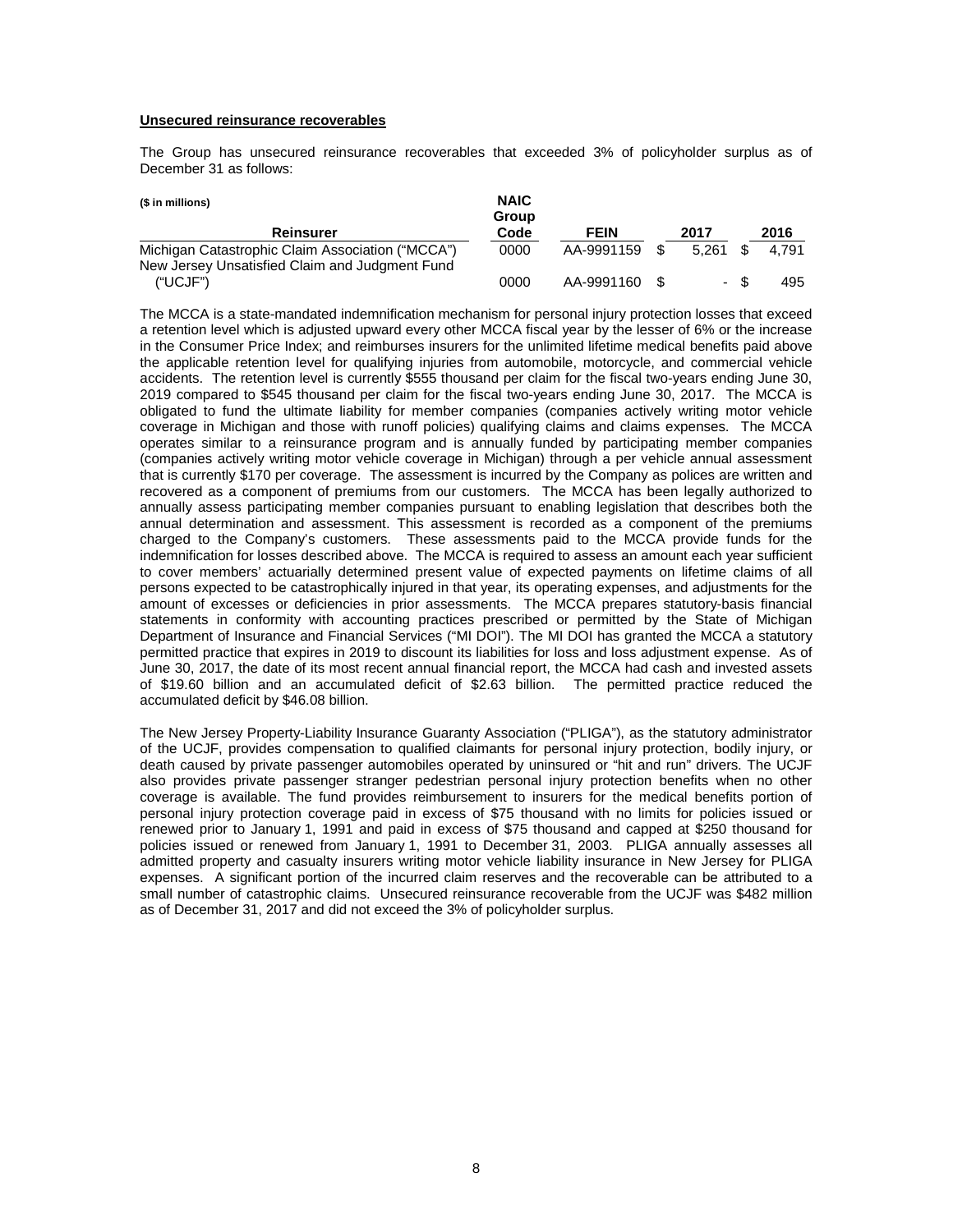# **Capital and surplus**

The following table summarizes the Group's capital position as of December 31:

| (in millions)                                 |   | 2017   | 2016   |  |  |  |
|-----------------------------------------------|---|--------|--------|--|--|--|
| Common capital stock                          | S | 22     | 22     |  |  |  |
| Gross paid in and contributed surplus         |   | 4.082  | 4.082  |  |  |  |
| Unassigned funds (surplus)                    |   | 14.046 | 12.198 |  |  |  |
| Aggregate write-ins for special surplus funds |   | 35     | 40     |  |  |  |
| Total surplus as regards policyholders        |   | 18.185 | 16.342 |  |  |  |

Total surplus as regards policyholders increased \$1.84 billion or 11%, and was mainly comprised of the following items:

- \$2.88 billion Net income in 2017 compared to \$1.39 billion in 2016
- \$1.03 billion Change in net unrealized capital gains in 2017 compared to \$603 million net unrealized capital gain in 2016
- \$1.61 billion Dividends paid to Allstate Holdings in 2017 compared to \$1.92 billion in 2016
- \$647 million Reduction in net deferred tax assets in 2017 compared to an increase of \$19 million in 2016. The reduction in 2017 is due to the December 22, 2017 Public Law 115-97, known as the Tax Cuts and Jobs Acts of 2017 which permanently reduced the U.S. corporate income tax rate from 35% to 21% beginning January 1, 2018.

#### **RESULTS OF OPERATIONS**

| (in millions)                                               |    | 2017   | 2016         |
|-------------------------------------------------------------|----|--------|--------------|
| Premiums earned                                             | S  | 29,038 | \$<br>28,368 |
| Losses incurred                                             |    | 16,843 | 17,172       |
| Loss adjustment expenses incurred                           |    | 3,302  | 3,219        |
| Other underwriting expenses incurred                        |    | 7,542  | 7,160        |
| Total underwriting deductions                               |    | 27,687 | 27,551       |
| Net underwriting gain                                       |    | 1,351  | 817          |
| Net investment income earned                                |    | 2,028  | 1,152        |
| Net realized capital gains (losses)                         |    | 110    | (200)        |
| Net investment gain                                         |    | 2,138  | 952          |
| Total other income                                          |    | 122    | 112          |
| Net income, after dividends to policyholders but before all |    |        |              |
| other federal and foreign income taxes                      |    | 3,611  | 1,881        |
| Federal and foreign income taxes incurred                   |    | 728    | 491          |
| Net income                                                  | \$ | 2,883  | 1,390        |

#### **Net underwriting gain**

The \$534 million increase in underwriting gain was mostly due to increased premiums earned, lower claim frequency and higher favorable prior year reserves reestimates, partially offset by higher catastrophe losses and higher agent and employee-related compensation costs. Premiums earned growth was positively impacted by rate increase in 2017, however, at a lower level than in 2016 and 2015.

#### **Net investment gains**

Net investment gain increased \$1.19 billion, mainly due to the increase in net investment income earned of \$876 million to \$2.03 in 2017 from \$1.15 million in 2016, driven primarily by higher dividend income from uncombined subsidiaries as discussed in the Overview section.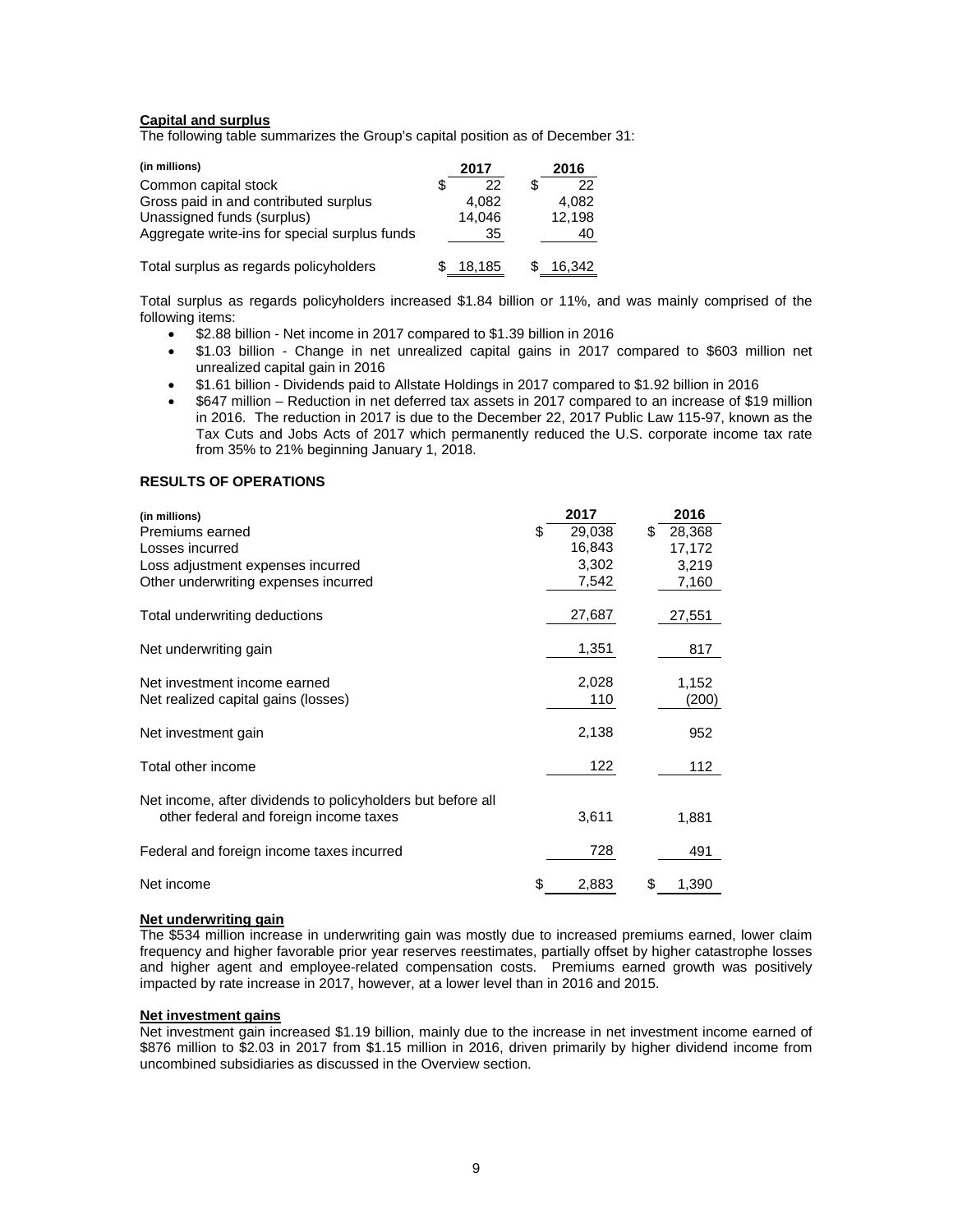# **CASH FLOW AND LIQUIDITY**

The following table summarizes cash flow.

| (in millions)                                                   | 2017    | 2016        |
|-----------------------------------------------------------------|---------|-------------|
| Net cash from operations                                        | 3.824   | \$<br>2.917 |
| Net cash from investments                                       | (3.292) | (725)       |
| Net cash from financing and miscellaneous sources               | (1.604) | (1, 312)    |
|                                                                 |         |             |
| Net change in cash, cash equivalents and short-term investments | (1,072) | 880         |

The Group's operations typically generate substantial cash flows from operations as most premiums are received in advance of the time claim payments are made. Net cash from operations increased in 2017 as a result of an increase in premiums collected net of reinsurance and net investment income, partially offset by an increase in federal income taxes and commissions, expenses paid and aggregate write-ins for deductions. Higher negative net cash from investments in 2017 compared to 2016 was due to increased purchase and sale activity during the year. Higher negative net cash flows from financing in 2017 compared to 2016 were mainly due to the increased payable for securities lending in 2016.

#### **Dividend restriction**

The ability of AIC, AI, APC and AFCIC to pay dividends is generally dependent on business conditions, income, cash requirements, receipt of dividends and other relevant factors. More specifically, the Illinois Insurance Code ("Code") provides a two-step process. First, no dividend may be declared or paid except from earned (unassigned) surplus, as distinguished from contributed surplus, nor when the payment of a dividend reduces surplus below the minimum amount required by the Code. Secondly, a determination of the ordinary versus extraordinary dividends that can be paid is formula based and considers net income and capital and surplus, as well as the timing and amounts of dividends paid in the preceding twelve months as specified by the Code. Ordinary dividends to shareholders do not require prior approval of the IL DOI. Dividends are not cumulative. As of December 31, 2017, the maximum ordinary dividend that can be declared and paid in 2018 by AIC, AI, APC and AFCIC is limited to \$2.87 billion, \$0.4 million, \$15 million and \$1 million, respectively.

ESIC's ability to pay dividends in 2018 will be limited to \$1 million by the state insurance laws of the State of Wisconsin. Wisconsin law provides that the Company may pay out dividends without the prior approval of the Wisconsin Commissioner of Insurance in an amount, when added to other shareholder distributions made in the last 12 months, not in the excess of the lesser of (a) 10% of the insurer's surplus as regards to policyholders as of the prior year December 31 or (b) the greater of (1) its net income (excluding realized capital gains) for that same year end, (2) the aggregate of the net income of the insurer for the 3 calendar years preceding the date of the dividend or distribution, minus realized capital gains for those calendar years and minus dividends paid or credited and distributions made within the first 2 of the preceding 3 calendar years.

#### **Financial strength ratings and outlook**

The Company's most recent financial strength ratings and outlook were A+ (exceptional), Aa3 (excellent) and AA- (excellent) from A.M. Best, Moody's and S&P, respectively; all with a stable outlook.

# **Risk-based capital**

The NAIC has a uniform capital adequacy standard, referred to as the risk-based capital ("RBC"), that serves as one of the solvency monitoring regulatory tools to measure and assess the amount of capital that is appropriate for an insurance company to support its overall business operations in consideration of its size and risk profile. The standard utilizes a formula to calculate a company's minimum capital requirement ("company action level RBC") based on the insurance, business, asset, interest rate, market, credit, underwriting and reserving risk associated with its business. There is no regulatory action required if a company maintains an actual capital level greater than the company action level RBC. A RBC model law does, however, mandate four levels of regulatory action based on a company's degree of capital impairment. As of December 31, 2017, the total adjusted capital of each insurer comprising the Group was significantly above the company action level RBC.